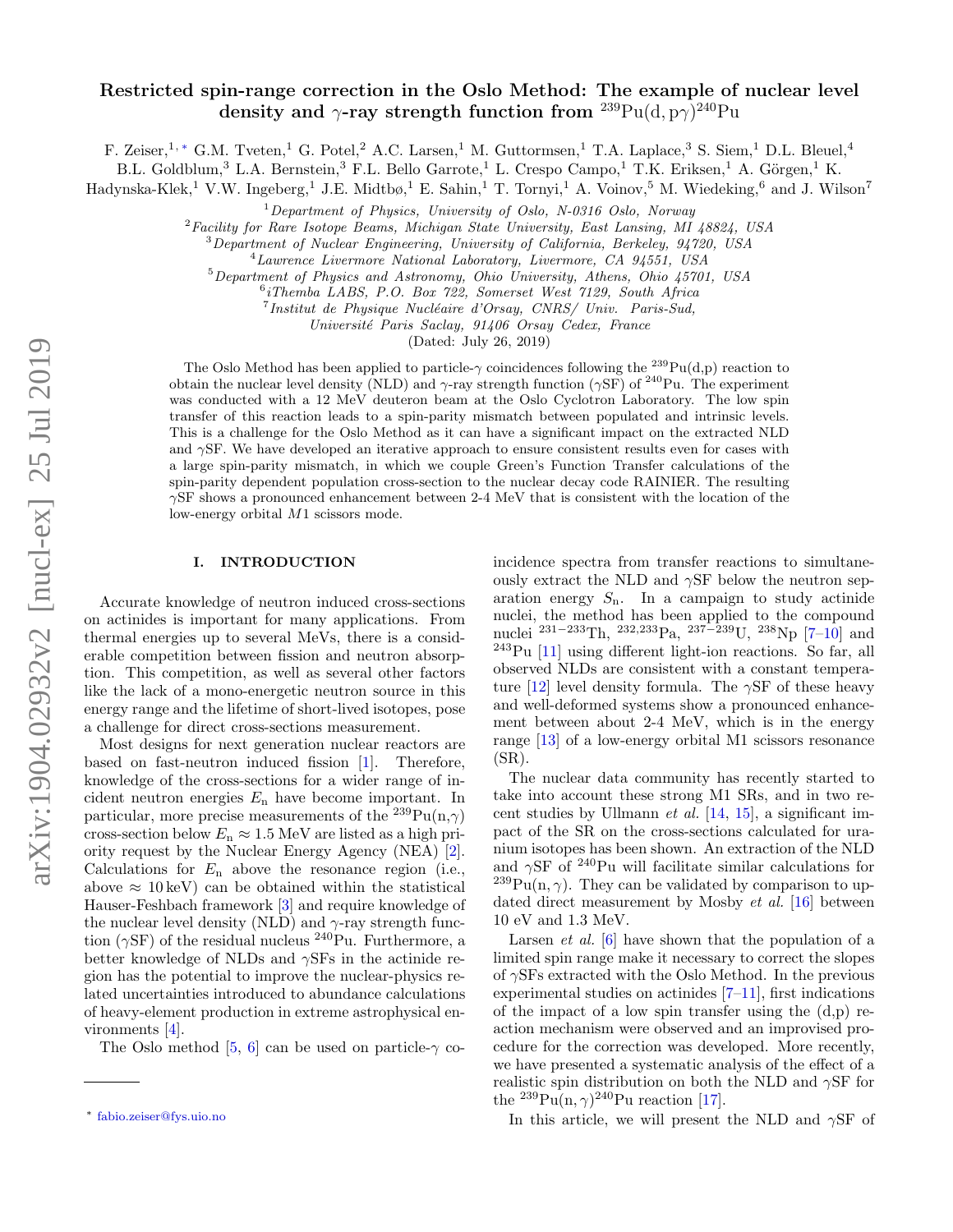

<span id="page-1-0"></span>FIG. 1. The raw particle- $\gamma$  coincidences for <sup>240</sup>Pu (a), the unfolded spectra (b) and the extracted primary- $\gamma$  rays (c). The dotted lines display the region used for the extraction of the NLD and  $\gamma$ SF. Before unfolding, all events with  $E_{\gamma} > E_{\rm x} + \delta E_{\gamma}$ have been removed as they only represent noise, where  $\delta E_{\gamma}$  is the detector resolution.

<sup>240</sup>Pu analyzed with the Oslo Method. We develop an iterative procedure to correct for the bias introduced in the Oslo Method for (d,p) reactions on heavy nuclei due to a spin-parity population mismatch.

# <span id="page-1-1"></span>II. EXPERIMENTAL METHODS AND DATA ANALYSIS

The  $^{239}Pu(d, p)^{240}Pu$  experiment was conducted using a 12 MeV deuteron beam extracted from the MC-35 Scanditronix Cyclotron at the Oslo Cyclotron Laboratory (OCL). The  $0.4 \,\mathrm{mg/cm^2}$  thick  $239 \,\mathrm{Pu}$  target was purified by an anion-exchange resin column proce-dure [\[18\]](#page-8-15) prior to electroplating it onto a  $2.3 \,\mathrm{mg/cm^2}$ beryllium backing. A  $\gamma$ -ray assay of the resulting target revealed the  $^{239}$ Pu purity to be > 99.9%.

Particle- $\gamma$  coincidences were measured with the SiRi particle telescopes [\[19\]](#page-8-16) and CACTUS  $\gamma$ -ray detector array [\[20\]](#page-8-17). SiRi consists of 64 silicon particle telescopes with a thickness of 130  $\mu$ m for the front ( $\Delta E$ ) and 1550  $\mu$ m for the back  $(E)$  detectors. In this experiment they were placed in a backward position with respect to the beam direction, covering azimuthal angles from 126<sup>°</sup> to 140<sup>°</sup>. Compared to the forward direction, this configuration reduces the contribution of elastically scattered deuterons and populates a broader and higher spin-range. The CACTUS array was composed of 26 lead collimated  $5'' \times 5''$  NaI(Tl) crystals with a total efficiency of 14.1(2)% at  $E_{\gamma} = 1.33$  MeV (measured with a <sup>60</sup>Co source) that surrounded the target chamber and the particle telescopes. Additionally, four Parallel Plate Avalanche Counters (PPAC) [\[21\]](#page-8-18) were used to detect fission events. The back detectors of SiRi were used as master gates for a time-to-digital converter (TDC). The NaI(Tl) detectors were delayed by  $\approx 400 \text{ ns}$  and individu-

ally served as stop signals. The signals were processed by a leading edge discriminator and the resulting time walk was corrected for by the procedure given in Ref. [\[19\]](#page-8-16). The prompt particle- $\gamma$  coincidences were sorted eventby-event from a 28 ns wide time-window and the background from random coincidences was subtracted. The amount of deposited energy depends on the outgoing particle type, which facilitated the selection of (d,p) events by setting proper gates in a  $\Delta E$ -E matrix. The spectra were calibrated using reaction kinematics, which also allowed translation of the deposited particle energy to the initial excitation energy  $E_x$  of the residual nucleus <sup>240</sup>Pu. The  $\gamma$ -ray spectra for each excitation energy  $E_{\rm x}$ were unfolded following the procedure of Ref. [\[22\]](#page-8-19), however using new response functions measured in 2012 [\[23\]](#page-8-20). In this work we used the Oslo method software v1.1.2 [\[24\]](#page-8-21).

To select the  $\gamma$  decay channel, only excitation energies  $E_x$  below the neutron separation energy  $(S_n =$ 6.534 MeV [\[25\]](#page-8-22)) were considered. The energy range was further constrained by pile-up of  $\gamma$ -rays and the onset of fission events at  $E_x \approx 4.5$  MeV. The latter was previously identified as sub-barrier fission [\[26,](#page-8-23) [27\]](#page-8-24). A more detailed analysis of the prompt fission  $\gamma$ -rays can be found in Ref. [\[28\]](#page-8-25). The final extraction regions were  $E_{\gamma}^{\min} = 1.2 \text{ MeV}, E_{\text{x}}^{\min} = 2.5 \text{ MeV}, E_{\text{x}}^{\max} = 4.0 \text{ MeV}.$ 

We applied an iterative subtraction technique to obtain the energy spectrum of the primary (also called first generation)  $\gamma$ -rays from the initial spectrum, which includes all  $\gamma$  decay cascades. The principal assumption of the first-generation method [\[29\]](#page-8-26) is that the  $\gamma$  decay from any excited state is independent of its formation. The branching ratio is an inherent property of a state. Thus, the assumption is automatically fulfilled if levels have the same probability to be populated by the decay of higherlying states as directly by nuclear reactions (e.g. via the (d,p) reaction). As we consider the quasi-continuum, we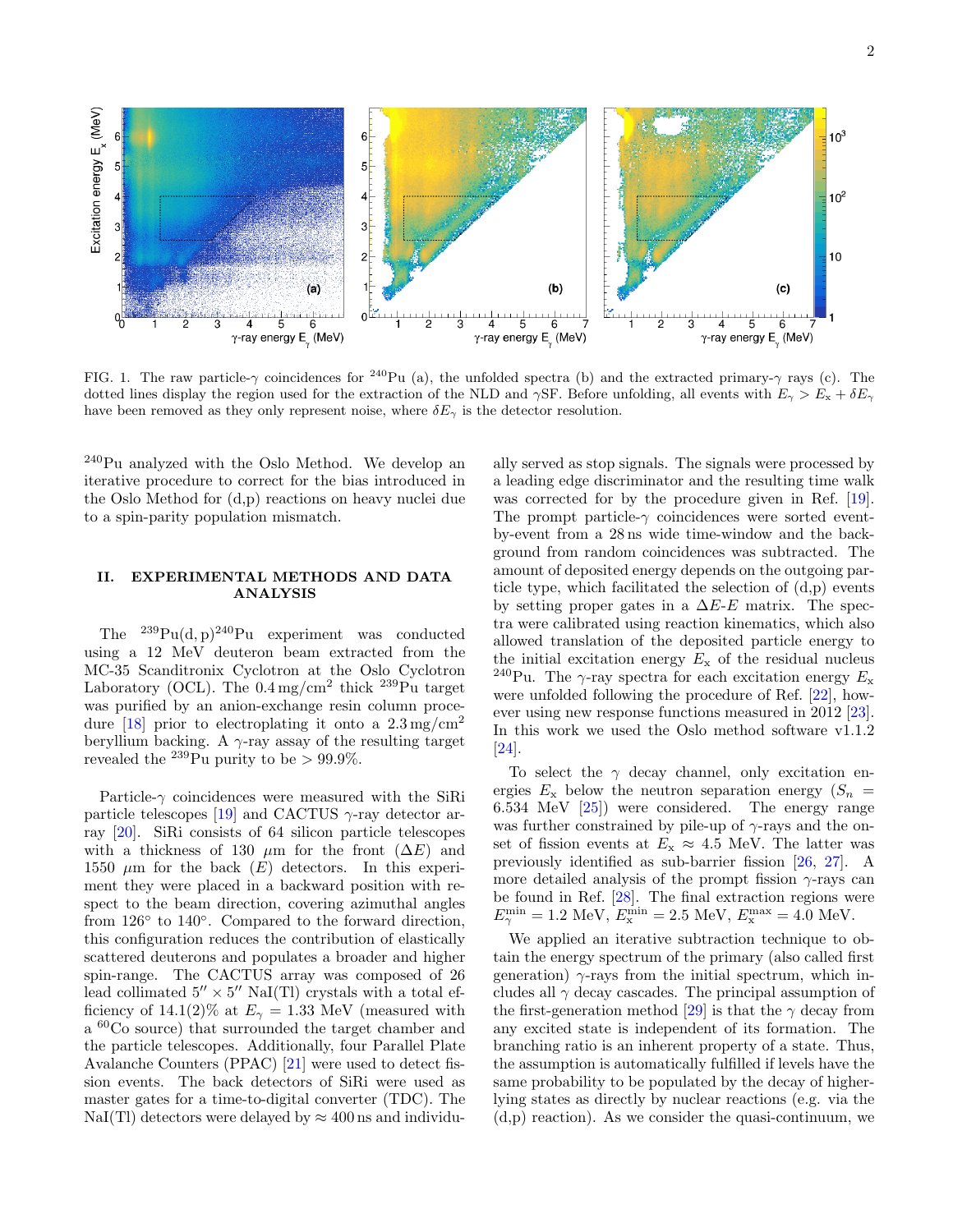can relax the strict conditions and apply statistical considerations so we only require that in a given excitation energy bin all levels with the same spin-parity are populated approximately equally (instead of specific states). In addition, the population probability of levels with a given spin-parities should be approximately constant as a function of the excitation energy. In Sec. [V](#page-3-0) we will show that this condition is not satisfied and we propose a procedure to minimize the impact of the violation of this assumption. For a thorough discussion of other possible errors and uncertainties in this method, see Ref. [\[6\]](#page-8-5). The coincidence matrices are displayed in Fig. [1.](#page-1-0)

## III. EXTRACTION OF NLD AND  $\gamma$ SF

According to Fermi's golden rule, the decay rate from an initial state to a final state can be decomposed into the transition matrix element and the level density  $\rho(E_f)$ at the final state  $E_f = E_i - E_\gamma$  [\[30,](#page-8-27) [31\]](#page-8-28). In the regime of statistical  $\gamma$ -rays, we consider ensembles of initial and final states, thus probing decay properties averaged over many levels. We assume that any decay mode can be build on the ground and excited state in the same way, i.e. there is no spin-parity or excitation energy dependence, which is a generalized version of the Brink-Axel hypothesis [\[32,](#page-8-29) [33\]](#page-8-30). Thus, the decay properties do not depend on the specific levels, but only on the energy difference between them. Consequently, the dependence on initial and final states is reduced to a single dependence on the energy difference given by the  $\gamma$ -ray energy  $E_{\gamma}$ . The decay probability corresponding to the firstgeneration matrix  $P(E_i, E_\gamma)$  can therefore be factorized into the level density of the final excitation energy  $\rho(E_f)$ and the transmission coefficient  $\mathscr{T}(E_\gamma)$  [\[5\]](#page-8-4):

$$
P(E_i, E_\gamma) \propto \rho(E_f) \mathcal{F}(E_\gamma). \tag{1}
$$

The validity of the Brink-Axel hypothesis in the quasicontinuum has recently been shown for several nuclei [\[34,](#page-8-31) [35\]](#page-9-0), amongst them the actinide nucleus  $^{238}\text{Np}$  [\[36\]](#page-9-1). The level density  $\rho(E_f)$  and transmission coefficient  $\mathscr{T}(E_\gamma)$  were obtained by a fit to  $P(E_i, E_\gamma)$  [\[5\]](#page-8-4). Note that this procedure does not require any initial assumptions on the functional form of  $\rho$  and  $\mathscr{T}$ . However, any transformation  $\tilde{\rho}$  and  $\tilde{\mathscr{T}}$  with the parameters  $\alpha$ , A and B gives identical fits to the matrix  $P(E_i, E_\gamma)$ : [\[5\]](#page-8-4)

$$
\tilde{\rho}(E_i - E_\gamma) = A \exp[\alpha (E_i - E_\gamma)] \rho(E_i - E_\gamma), \qquad (2)
$$

$$
\tilde{\mathcal{I}}(E_{\gamma}) = B \exp[\alpha E_{\gamma}] \mathcal{I}(E_{\gamma}). \tag{3}
$$

The determination of the transformation parameters corresponding to the correct physical solution, i.e. the normalization of the NLD and  $\gamma$ SF, is discussed in the next section.



<span id="page-2-2"></span>FIG. 2. Initial analysis of the total NLD for <sup>240</sup>Pu. The NLD is normalized to the discrete levels (in 140 keV bins) [\[37\]](#page-9-2) at low excitation energies and to  $\rho(S_n)$  calculated from  $D_0$  [\[38\]](#page-9-3), using a constant temperature interpolation with  $T_{CT} = 0.415(10)$ .

### <span id="page-2-3"></span>IV. INITIAL EXTRACTION OF THE LEVEL DENSITY AND TRANSMISSION COEFFICIENT

For the normalization of the level density,  $\rho$ , we need at least two reference points, such that we can determine the parameters A and  $\alpha$  in Eq. [\(2\)](#page-2-0). At low excitation energies, our data are matched to discrete levels [\[37\]](#page-9-2) up to the critical energy  $E_{\text{crit}} \approx 1.3 \text{ MeV}$  where we expect the low-lying level scheme to be complete. At the neutron separation energy  $S_n$ , we calculate  $\rho(S_n)$  under the assumption of equal parity distribution from the average neutron resonance spacing for s-waves,  $D_0$ , taken from RIPL-3 [\[38\]](#page-9-3) following Ref. [\[5\]](#page-8-4):

$$
\rho(S_n) \tag{4}
$$
\n
$$
= \frac{2\sigma^2}{D_0} \frac{1}{(J_t + 1)\exp[-(J_t + 1)^2/2\sigma^2] + J_t \exp[-J_t^2/2\sigma^2]}.
$$

Here  $J_t$  is the ground-state spin of the target nucleus <sup>239</sup>Pu.

We use the spin distribution  $g(E_{x}, I)$  proposed by Ericson  $[12, Eq. (3.29)]<sup>1</sup>$  $[12, Eq. (3.29)]<sup>1</sup>$  $[12, Eq. (3.29)]<sup>1</sup>$  together with the rigid-body moment of inertia approach for the spin cut-off parameter  $\sigma$  from 2005 by von Egidy and Bucurescu [\[39\]](#page-9-4):

<span id="page-2-4"></span>
$$
g(E_{\rm x}, I) = \frac{2I + 1}{2\sigma^2(E_{\rm x})} \exp[-(I + 1/2)^2/2\sigma^2], \qquad (5)
$$

<span id="page-2-5"></span>
$$
\sigma^{2}(E_{x}) = 0.0146A^{2/3}\frac{1+\sqrt{4aU(E_{x})}}{2a},
$$
\n(6)

<span id="page-2-0"></span>where  $A$  is the mass number of the nucleus,  $a$  is the level density parameter,  $U(E_{x}) = E_{x} - E_{1}$  is the intrinsic

<span id="page-2-1"></span> $<sup>1</sup>$  The same spin distribution is often attributed to the subsequent</sup> work of Gilbert and Cameron [\[40\]](#page-9-5).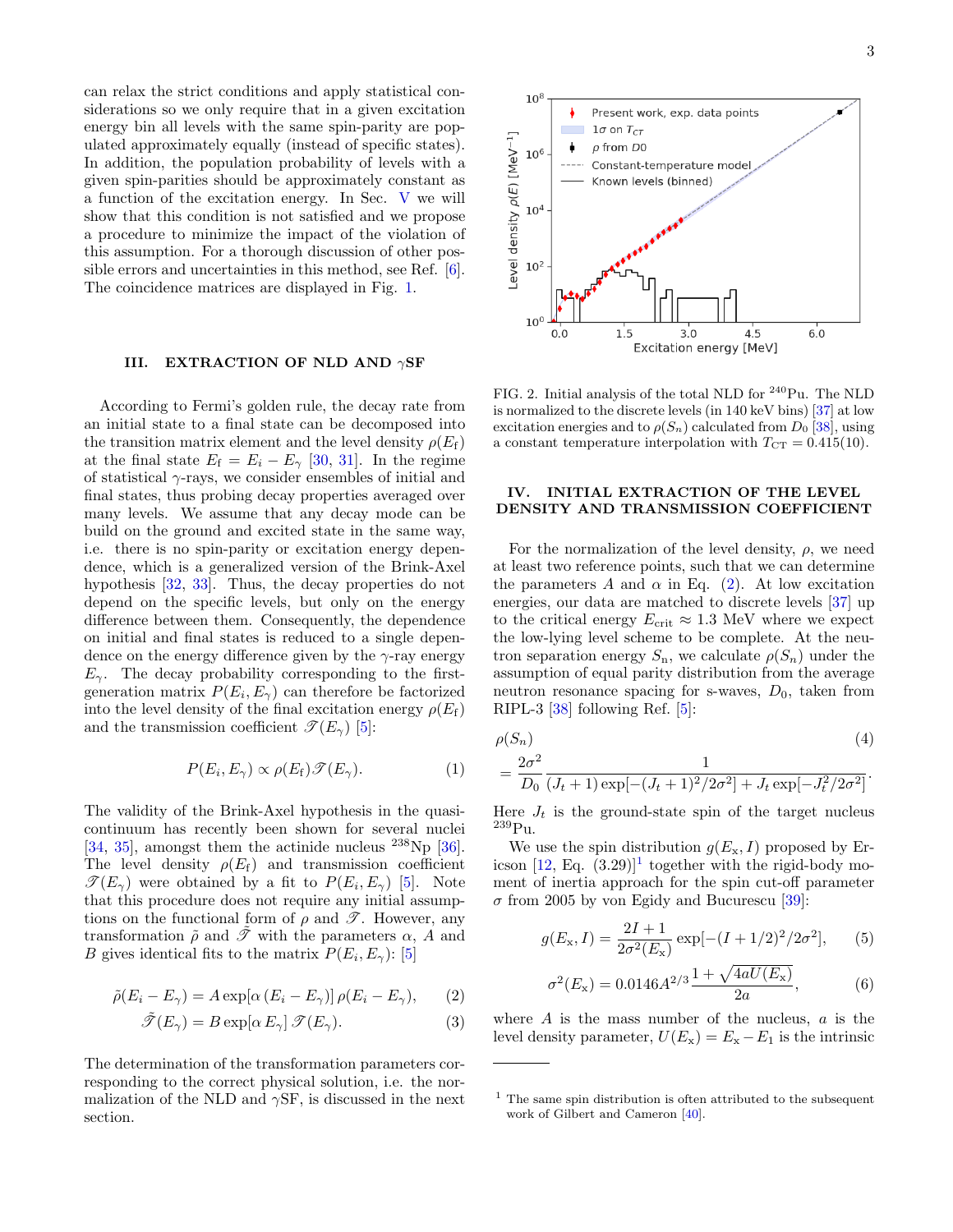TABLE I. Parameters used to extract the initial level density and  $\gamma$ -strength function (see text).

<span id="page-3-1"></span>

| $S_n$ | a                    | $\sigma(S_n)$ | $D_0$ | $\rho(S_n)$                                                                               | $T_{\rm CT}$ | $\langle \Gamma_{\gamma}(S_n) \rangle$ |
|-------|----------------------|---------------|-------|-------------------------------------------------------------------------------------------|--------------|----------------------------------------|
| [MeV] | $[MeV^{-1}]$ $[MeV]$ |               |       | $[eV]$ $[10^6 \text{ MeV}^{-1}]$ $[\text{MeV}]$                                           |              | [MeV]                                  |
|       |                      |               |       | $6.53420(23)^a$ $25.16(20)^b$ $0.12(8)^b$ $8.43(80)^d$ $2.20(9)^c$ $32.7(66)$ $0.415(10)$ |              | $43(4)^c$                              |
|       | $^{\circ}$ Ref. [25] |               |       | <sup>b</sup> Ref. [39] <sup>c</sup> Ref. [38] <sup>d</sup> Assuming a 10% uncertainty     |              |                                        |

excitation energy, and  $E_1$  is the back-shift parameter. All parameters are listed in Tab. [I](#page-3-1)

Since there is a gap of approximately 3.5 MeV between the highest excitation energy of the extracted level densities and the neutron separation energy  $S_n$ , an interpolation is used to connect the datasets. In accordance with the findings for other actinides [\[8\]](#page-8-32), we use the constant temperature (CT) level density formula [\[12\]](#page-8-9)

$$
\rho_{\rm CT}(E_x) = \frac{1}{T_{\rm CT}} \exp \frac{E_x - E_0}{T_{\rm CT}},\tag{7}
$$

with the shift in excitation energy  $E_0$  given by

$$
E_0 = S_n - T_{\text{CT}} \ln[\rho(S_n) T_{\text{CT}}]. \tag{8}
$$

The best fit is obtained for a constant temperature of  $T_{\text{CT}} = 0.415(10)$  MeV. Only a limited number of data points are available for the fit which are well above  $E_{\text{crit}}$ . This makes a proper interpretation of the uncertainty on the fit parameters difficult. This is the main contribution to the systematic error, which is shown as an error band in the results in Fig. [2.](#page-2-2)

For the transmission coefficient  $\mathscr{T}$ , the remaining parameter  $B$  is determined by normalization to the average total radiative width  $\langle \Gamma_{\gamma}(S_n) \rangle$  from  $(n,\gamma)$  experiments [\[38\]](#page-9-3), under the assumption of equal parity using [\[41,](#page-9-6) [42\]](#page-9-7)

$$
\langle \Gamma_{\gamma}(S_n, J_t \pm 1/2, \pi_t) \rangle
$$
  
= 
$$
\frac{B}{4\pi \rho(S_n, J_t \pm 1/2, \pi_t)} \int_0^{S_n} dE_{\gamma} \mathcal{F}(E_{\gamma}) \rho(S_n - E_{\gamma})
$$
  

$$
\times \sum_{j=-1}^1 g(S_n - E_{\gamma}, J_t \pm 1/2 + j), \qquad (9)
$$

where  $\pi_t$  is the ground-state parity of the target nucleus  $239$ Pu. Note that the sum in Eq.  $(9)$  runs over all available final states of  $240$ Pu, where we consider only spins  $J_t \pm 1/2 + i$  that can be reached by one primary dipole transition after neutron capture, i.e.  $j = -1, 0, 1$ . The  $\gamma$ -ray strength function f is obtained under the same assumption of a dominance of dipole strength,  $L=1$ , so  $f \simeq f_{E1} + f_{M1}$ , and

$$
f(E_{\gamma}) = \frac{\mathcal{I}(E_{\gamma})}{2\pi E^{2L+1}} \simeq \frac{\mathcal{I}(E_{\gamma})}{2\pi E_{\gamma}^{3}}.
$$
 (10)

To specify the integral in Eq. [\(9\)](#page-3-2) completely, we use a log-linear extrapolation in the  $\gamma$ SF below  $E_{\gamma}^{\min}$  and a log-linear extrapolation in  $\mathscr{T}$  between  $E_{\gamma}^{\max}$  and  $S_{\text{n}}$ .

# <span id="page-3-0"></span>V. CORRECTIONS DUE TO SPIN-PARITY MISMATCH

First indications that a limited spin-range of the levels populated in a given reaction has an impact on the Oslo method have been discussed in Ref. [\[6\]](#page-8-5). Due to the low angular momentum transfer expected for lightion reactions, and in particular the (d,p) transfer reaction, the higher spin states that are already available at  $E_{\rm x} \approx 2$  to 6 MeV in heavy nuclei may not be populated. In Ref. [\[7\]](#page-8-6) an ad-hoc method was developed to correct for observations that were attributed to the limited angular momentum transfer. This correction has subsequently been applied to other heavy nuclei [\[8–](#page-8-32)[11,](#page-8-8) [43\]](#page-9-8). In a recent analysis on systematic errors for  $(d,p)^{240}Pu$ we have demonstrated that the application of the Oslo Method produces consistent results when the spin-parity dependent population probability  $g_{\text{pop}}$  equals the theoretically expected distribution of the intrinsic levels  $g_{\text{int}}$ . However, when there is a large mismatch in the spinparity distributions we have also shown that the aforementioned ad-hoc method lead to significant distortions in the NLD and  $\gamma$ SF [\[17\]](#page-8-14). We will denote the extracted quantities as the *apparent* NLD and  $\gamma$ SF, and distinguish them from the *true* NLD and  $\gamma$ SF that would have been observed with an ideal, bias-free method. In absence of an ideal method, our goal is to find a consistent set of NLD and  $\gamma$ SF, where we define consistency as follows: if we provide this set as input to a nuclear decay code like RAINIER [\[44\]](#page-9-9), the generated synthetic data should match the experimentally obtained coincidences. This grantees at the same time that the analysis of the synthetic data yields the same *apparent* NLD and  $\gamma$ SF as those determined from the  $naive<sup>2</sup>$  $naive<sup>2</sup>$  $naive<sup>2</sup>$  experimental analysis. In this section we extend the analysis of Ref. [\[17\]](#page-8-14) in order to retrieve a consistent set of NLD and  $\gamma$ SF for <sup>240</sup>Pu for the same reaction. This approach is, however, easily generalizable to other target nuclei and in principle also applicable for other light-ion reactions.

<span id="page-3-2"></span>We will start with a brief overview of the procedure and then discuss each step in more detail:

1. Calculate the spin-parity distribution of the population probability  $g_{\text{pop}}$ , and the distribution of the intrinsic levels  $g_{\text{int}}$  for each excitation energy bin  $E_x$ .

<span id="page-3-3"></span><sup>2</sup> In the sense that the experimental analysis does not inherently take into account a spin-parity mismatch.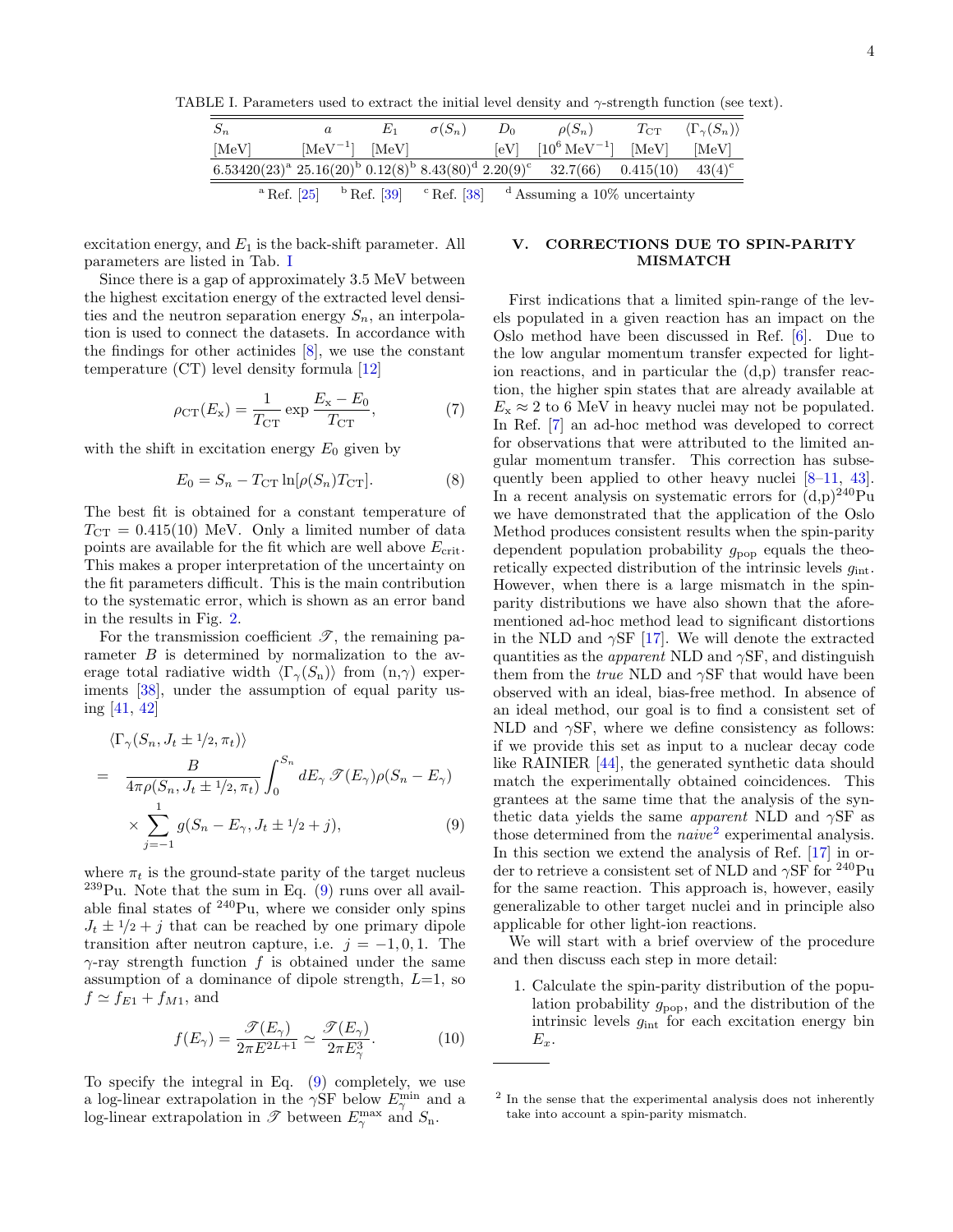

<span id="page-4-0"></span>FIG. 3. Population probability  $g_{\text{pop}}(E_{\rm x}, J, \pi)$  of levels in the  $^{239}\text{Pu}(\text{d}, \text{p})$ <sup>240</sup>Pu reaction as a function of excitation energy  $E_x$ , and spin-parity  $J^{\pi}$ . (a) Projection of  $g_{\text{pop}}(E_x)$  (blue squares) for the highest excitation energy,  $E_x = 6.5$  MeV, which reveals a strong asymmetry in the populated parities. We observe that  $g_{\text{int}}$  (green triangles) is much broader then  $g_{\text{pop}}$  (blue squares). Note that the distributions are normalized to 1 summing over all  $J^{\pi}$  in each  $E_x$  bin, but the plot ranges only between  $J^{\pi} = 9^{\pm}$ .

- 2. Generate a synthetic coincidence dataset for an artificial nucleus resembling  $240$ Pu, given the spin distributions, and the trial NLD and  $\gamma$ SF.
- 3. Analyze and compare the *apparent* NLD and  $\gamma$ SF from the synthetic dataset and experimental coincidences using the Oslo Method.
- 4. Adjust the trial NLD and  $\gamma$ SF and repeat step 2 and 3. Adopt the solution with the smallest difference between experimental and synthetic coincidence spectra.

To calculate the population probability  $g_{\text{pop}}$  for each  $J^{\pi}$  in the residual nucleus following a  $(d,p)$  reaction, we have to distinguish between two reaction mechanisms. First, we consider direct processes, i.e. the breakup of a deuteron with emission of a proton, followed by the formation of a compound nucleus with the remaining neutron and the target. Spin-parity dependent cross section are calculated for the angles covered in the experiment within the Green's Function Transfer formalism described in Ref. [\[45,](#page-9-10) [46\]](#page-9-11). The neutron-nucleus interactions are modeled by the dispersive optical model potential (OMP) of Capote et al. [\[47\]](#page-9-12) implemented through potential no. 2408 listed in RIPL-3 [\[38\]](#page-9-3). The usage of a dispersive OMP improves the predictive power for  $E_x < S_n$ . Note that we did not use the OMP in the context of full coupled-channels calculations, which would have explicitly accounted for the coupling to rotational states. We expect that this will lead to an underestimation of the absorption cross-section of about 20%; however the relative population of the different spins and parities should

essentially be unaffected. We normalize the population cross-sections to 1 for each  $E_x$  bin, thus obtaining the probability distribution  $g_{\text{pop}}$ . Figure [3](#page-4-0) shows the results for the population spin-parity distribution  $g_{\text{pop}}(E_{\rm x}, J, \pi)$ .

Compound reactions are the second mechanism leading to  $240$ Pu as a residual nucleus: proton evaporation after fusion of the deuteron and target nucleus and the inelastic excitation of the target to energies above the proton emission threshold. The spin-parity integrated cross-section for these processes has been estimated to  $be \approx 0.5 \text{ mb/(MeV sr)}$  using the statistical framework of the TALYS nuclear reactions code v1.8 [\[48\]](#page-9-13). This is an order of magnitude smaller than for the direct process and therefore neglected. The low cross-sections are reasonable as the deuteron beam energy of 12 MeV is below the Coulomb barrier of about 14.46 MeV, where the latter is calculated with a radius parameter  $r_0 = 1.26$  fm [\[49\]](#page-9-14).

To study the effect on the extracted NLD and  $\gamma$ SF, we generate a synthetic dataset with the statistical nuclear decay code RAINIER v1.4.1 [\[44,](#page-9-9) [50\]](#page-9-15). This code uses a Monte Carlo approach to generate levels of an artificial nucleus and simulate  $\gamma$ -emission cascades via E1, M1, or E2 transitions. The analysis library facilitates the extraction of the  $\gamma$ -ray spectra (first or all generations) emitted from each initial excitation energy bin  $E_x$ . The matrix including the  $\gamma$ -ray spectra of all generations substitutes for the experimental particle- $\gamma$  coincidence in the further analysis. The input parameters have been chosen to resemble the <sup>240</sup>Pu nucleus and the analysis in the previous section. The initial settings are summarized below, and a comprehensive list including the analysis code can be found online<sup>[3](#page-4-1)</sup>:

- Discrete levels up to 1.037 MeV (18 levels).
- Above 1.037 MeV: Generated levels from the NLD extracted in Sec. [IV](#page-2-3) with the nearest neighbor spacing according to the Wigner distribution [\[51\]](#page-9-16).
- Intrinsic spin distribution  $g_{\text{int}}(E_{x}, J)$  following Eq. [\(5\)](#page-2-4), with a spin-cut parameter  $\sigma$  of Eq. [\(6\)](#page-2-5) (assumes equiparity).
- Spin-parity dependent population probabilities  $g_{\text{pop}}(J, \pi)$  from our calculations. <sup>[4](#page-4-2)</sup>
- $\gamma$ SF as extracted in Sec. [IV,](#page-2-3) fitted by two E1 constant temperature Generalized Lorentzians (GLO) [\[42\]](#page-9-7), two M1 Standard Lorentzians (SLO), and including Porter-Thomas fluctuations [\[52\]](#page-9-17). The E2 component was assumed to be negligible.
- Internal conversion model: BrIcc Frozen Orbital approximation [\[53\]](#page-9-18).

<span id="page-4-1"></span><sup>3</sup> [https://github.com/fzeiser/240Pu\\_article\\_supplement](https://github.com/fzeiser/240Pu_article_supplement)

<span id="page-4-2"></span><sup>4</sup> Note that we did not include the excitation energy dependence of the population cross-section for this analysis, although it could in principle be included to give a more stringent test of the first generation method.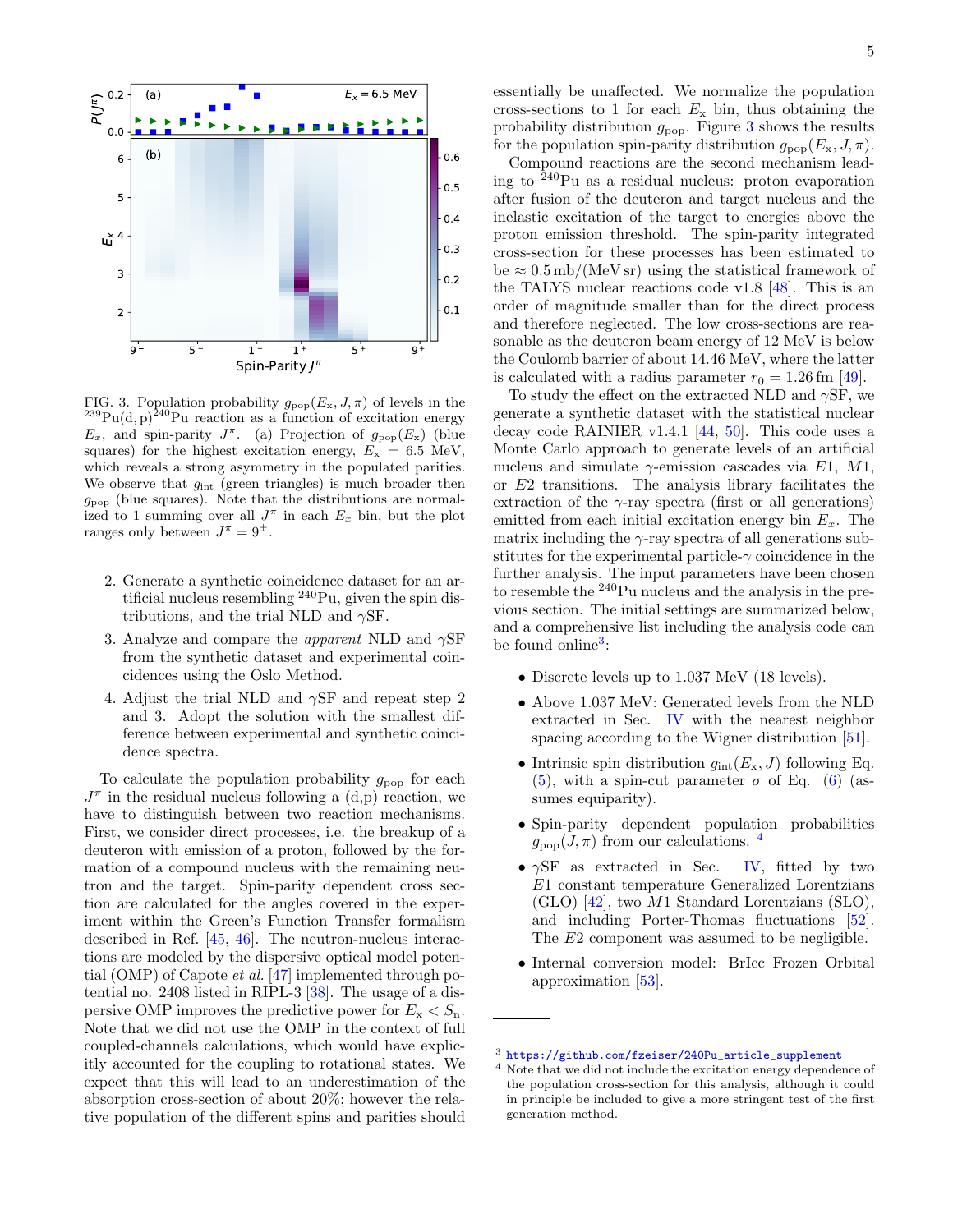

<span id="page-5-0"></span>FIG. 4. Upper panels: NLD (a) and  $\gamma$ SF (b) extracted with the Oslo method from synthetic data (iteration 1, 3 and 4) compared to those extracted from the experimental coincidence data in Sec. [IV.](#page-2-3) The γSFs are compared to the fit of the experimental data points. As a guide to the eye, the data are connected by solid lines and dashed lines denote the extrapolations assumed for the Oslo Method. Lower panels: Ratios of the NLD (c) and  $\gamma$ SF (d) extracted from synthetic data to those from the experimental coincidence data. The error-bars are a combination of statistical and proposed systematic error (mostly due to potential non-statistical decay at high  $E_{\gamma}$ ) as retrieved from the Oslo Method when analyzing the synthetic data. Note that the analysis of synthetic data created from iteration 3 (input is displayed) results in a NLD and  $\gamma$ SF that closely resemble the experimental analysis.

Due to the strong parity dependence of  $g_{\text{pop}}$ , the generated simulated coincidence spectra depend on the decomposition of the  $\gamma$ SF into its E1 and M1 components. We performed a  $\chi^2$  fit of the centroid, the peak cross section and width of each resonance of the  $\gamma$ SF simultaneously using the differential evolution algorithm by Storn and Price [\[54\]](#page-9-19). In addition to our data  $Y_{\text{sum}}$ , which measures only the summed  $\gamma$ SF (*M*1+*E*1), we include the data  $Y_{E1/M1}$  of Kopecky *et al.* [\[55,](#page-9-20) [56\]](#page-9-21) around  $S_n$ , which resolve the  $E1$  and  $M1$  components. There are no measurements for the Giant Dipole Resonance (GDR) of <sup>240</sup>Pu. However, as the GDR is expected to vary little between the plutonium isotopes, we also include  $^{239}Pu(\gamma, abs)$ measurements (again included in  $Y_{\text{sum}}$ ) by De Moraes and Cesar [\[57\]](#page-9-22) and Gurevich et al. [\[58\]](#page-9-23). A third dataset by Berman et al. [\[59\]](#page-9-24) is yield systematically lower crosssections than the first two measurements, which where consistent within the error-bars. Therefore we did not include the data of Berman et al. [\[59\]](#page-9-24) in the fit. Each term is weighted by the experimental uncertainty of the datapoint. The total  $\chi^2$  is then given as the sum over the  $\chi^2$ s for the summing data  $Y_{\text{sum}}$  (E1+M1) and data

 $Y_{E1/M1}$  that resolve the M1 and E1 contributions:

$$
\chi^2 = \sum_{i \in \mathbf{Y}_{\text{sum}}} \chi^2_{\text{sum}} + \sum_{i \in \mathbf{Y}_{E1}} \chi^2_{E1} + \sum_{i \in \mathbf{Y}_{M1}} \chi^2_{M1}. \tag{11}
$$

The generated coincidence data are analyzed with the Oslo Method and the results are displayed in Fig. [4.](#page-5-0) We can quantify how consistent the input NLD and  $\gamma$ SF are by construction of the ratio  $r$  of the apparent NLD and  $\gamma$ SF analyzed from synthetic data to the experimental analysis (see Sec. [IV\)](#page-2-3). We extract this ratio for each iteration. For the NLD this means that below 3 MeV we compare to the data points, whereas above 3 MeV we use the CT extrapolation. In case of the  $\gamma$ SF, we compare to its fit, so the sum of the 2 GLOs and 2 SLOs. The inverse of the ratio  $r$  is used as a bin-by-bin correction  $z = (1/r) - 1$  to the input NLD and  $\gamma$ SF of iteration *n*, such that we generate the input for the next iteration,  $n + 1$ :

$$
I_{n+1} = I_n \left( 1 + \frac{1}{2} z \right),
$$
 (12)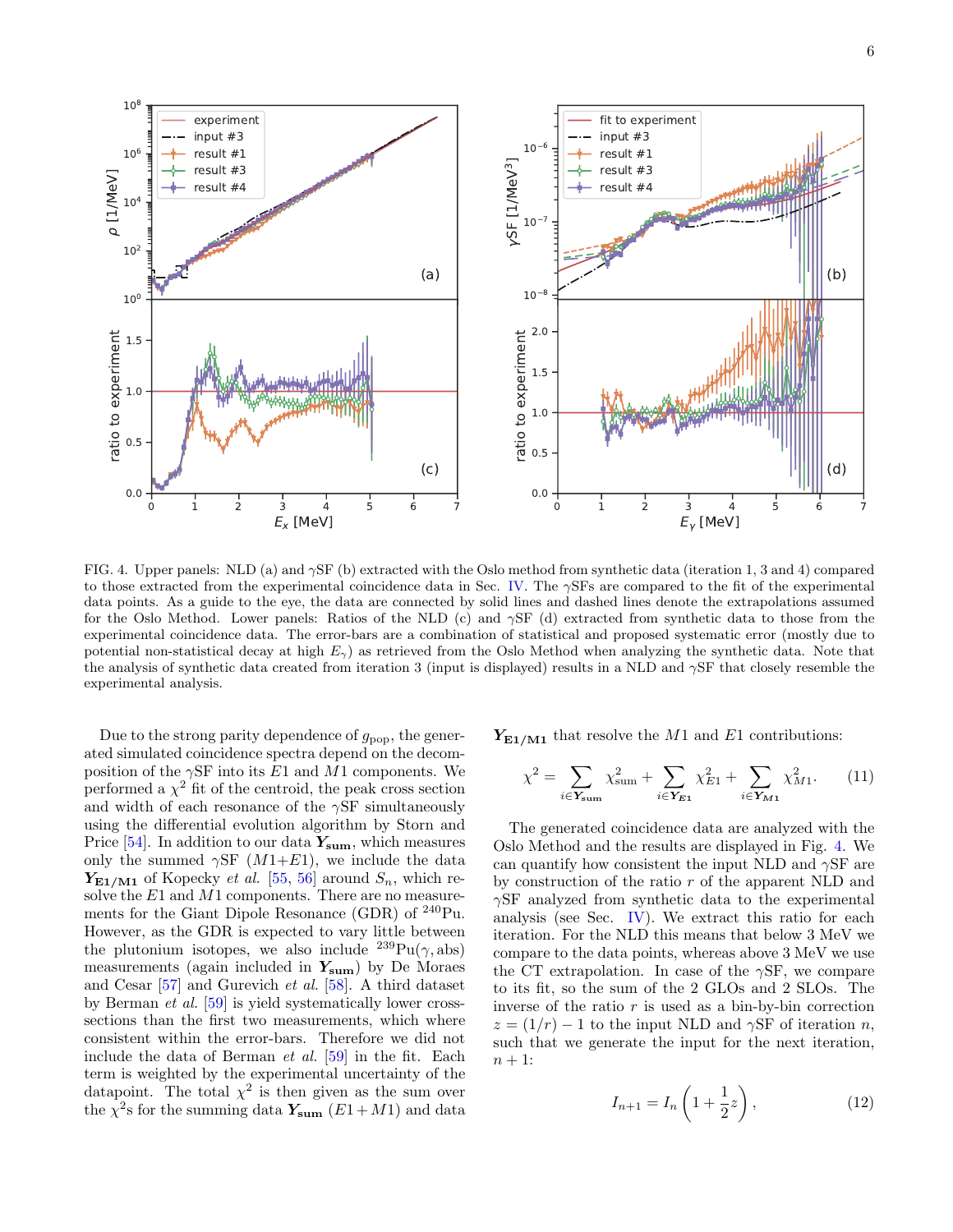where I is the input NLD or  $\gamma$ SF, respectively. We introduced an additional factor of  $1/2$ , which can be seen as reduction of the step-size of the correction z. This increased the stability of the solution. As an example, looking at the first iteration, we find that the analyzed NLD from the synthetic data at 2.5 MeV is only 50% of the experimentally observed NLD. We would therefore increase the input NLD for the next iteration by 25% in this bin (and process all other bins of the NLD and  $\gamma$ SF in the same manner). For the first iterations we observe that the changes impact  $\langle \Gamma_{\gamma} \rangle$  by about 25%. As  $\langle \Gamma_{\gamma} \rangle_{\text{exp}}$  is determined from independent measurements, we enforce a match by rescaling the predicted input  $\gamma$ SF.

After only 3 to 4 iterations, we observe that the  $\gamma$ SF and NLD have approximate converged, with the exception of the higher energy region of the  $\gamma$ SF. The reproduction of the  $\gamma$ SF above  $E_{\gamma}^{\max} = 4.0$  MeV remains challenging. The corresponding fit region in the first-generation matrix is formed by non-statistical decays, thus it is not obvious that the Oslo Method should be applicable in this regime. In addition, the comparison in this regime is sensitive to the choice of the extrapolation of the initial  $\gamma$ SF.

In Fig. [5](#page-6-0) we compare the experimental coincidence data with the synthetic data from different iterations. All spectra have been normalized to obtain the probability  $P(E_{\gamma})$  for the emission of a  $\gamma$ -ray with energy  $E_{\gamma}$  in the decay cascade from a level in the excitation energy bin  $E_x$ . This removes any dependence on the simulated vs. measured number of  $\gamma$ -rays and of a potential mismatch of the population cross-section as a function of the excitation energy  $E_x$ . The  $\chi^2$  differences over whole extraction region (see Sec. [II\)](#page-1-1) are displayed for each iteration in Fig. [6.](#page-6-1) We find that iteration 3 improves the reproduction of the experimental coincidence spectra by about 50%, compared to the initial analysis, iteration 1. Higher iterations give a reasonable reproduction of the first generation spectra, but show an increased deviation of the (all generations) coincidence spectra. This might be explained by an overcompensation for  $E_{\gamma} > 4$  MeV as discussed above. Additionally, a closer analysis of the first vs all generations spectra indicate a too high probability to decay through a specific state, or set of states, with  $E_x \approx 1.3$  MeV. This is already visible for iteration 3 in Fig. [5,](#page-6-0) but the mismatch increases for the higher iterations.

In the described procedure, we used a Monte-Carlo approach to simulate the nucleus and its behavior, therefore, the results may vary between different realizations from the same input parameters. However, we found that in the case of a heavy nucleus the level density was so high that the effects could be neglected for this analysis.

#### VI. DISCUSSION

As noted in Ref. [\[17\]](#page-8-14), the Oslo Method does not intrinsically account for differences in the spin-parity distribu-



<span id="page-6-0"></span>FIG. 5. Comparison of experimental coincidence data with the synthetic data from iteration 1 and 3. In general, the results of iteration 3 match the data quite well, but they fail to reproduce the spectra for the lowest excitation energy bin. The comparison region was chosen in accordance with the extraction region specified in Sec. [II.](#page-1-1)



<span id="page-6-1"></span>FIG. 6.  $\chi^2$  between the synthetic and experimental coincidence and first generation data for each iteration.

tions  $g_{\text{pop}}$  and  $g_{\text{int}}$ ; when there is a significant spin-parity mismatch the resulting *apparent* NLD and  $\gamma$ SF will be distorted compared to the a priori true NLD and  $\gamma$ SF. This effect can be observed in Fig. [4](#page-5-0) by comparing the input for iteration 3 to RAINIER to the results after application of the Oslo Method. The presented method takes into account  $g_{\text{pop}}$  and  $g_{\text{int}}$  and generates synthetic coincidence datasets. As the *apparent* NLD and  $\gamma$ SF extracted with the Oslo Method from synthetic and experimental coincidences data suffer the same distortions, we can identify a consistent set of NLD and  $\gamma$ SF from those simulations that lead to an *apparent* NLD and  $\gamma$ SF that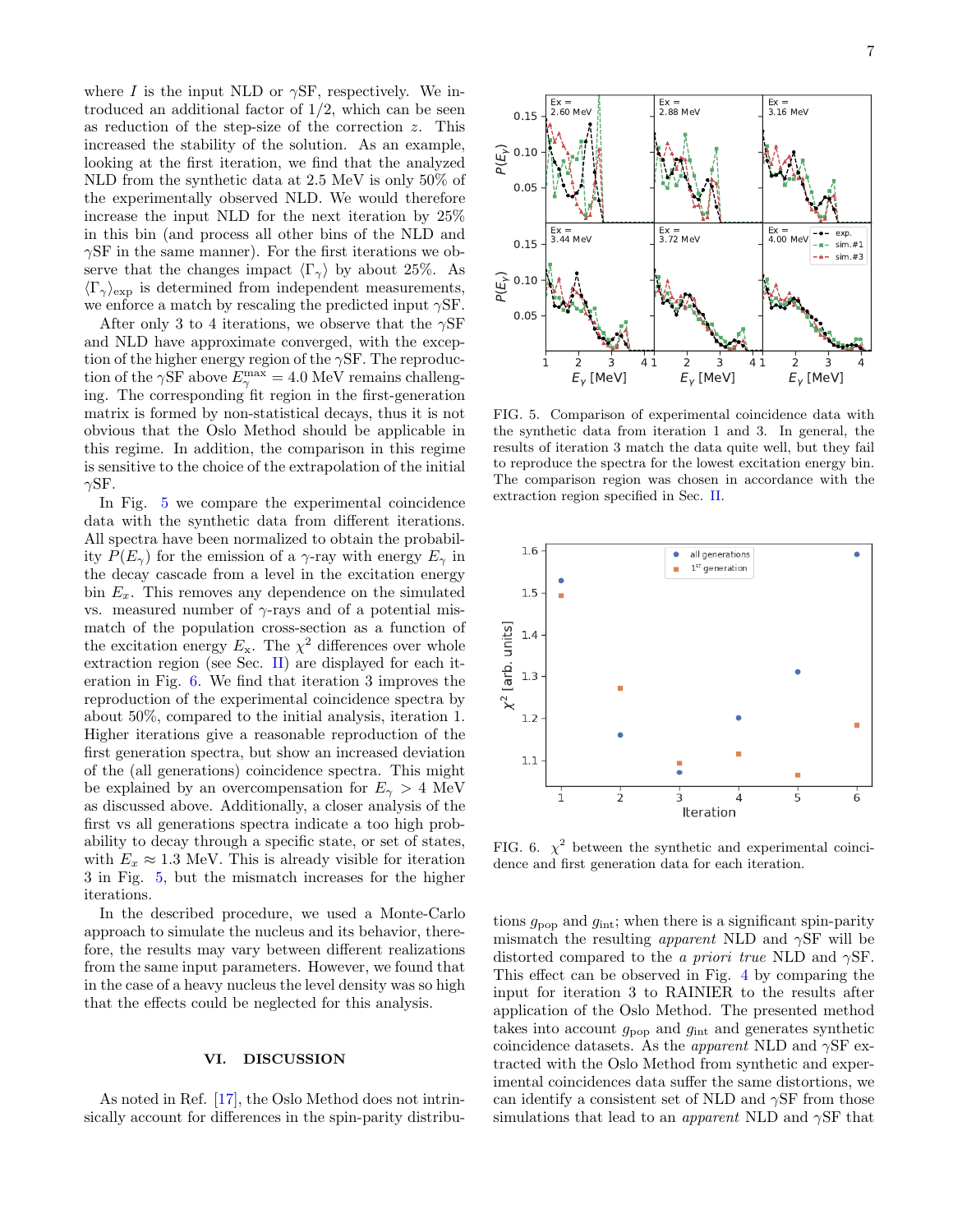

<span id="page-7-0"></span>FIG. 7. Proposed  $\gamma$ SF (iteration 3) compared to the initial analysis (see Sec. [IV\)](#page-2-3) and measurements by Kopecky et al. [\[55,](#page-9-20) [56\]](#page-9-21), De Moraes and Cesar [\[57\]](#page-9-22) and Gurevich et al. [\[58\]](#page-9-23).

match the results from the experimentally obtained coincidences (Sec. [IV\)](#page-2-3). In Fig. [4](#page-5-0) it can be observed that this is the case for the input NLD and  $\gamma$ SF to the 3<sup>rd</sup> iteration. Future studies are recommended to establish the sensitivity of the current approach. It is for example possible to find other suitable decompositions and other empirical models to describe the  $\gamma$ SF in the fitting pro-cedure in Sec. [V.](#page-3-0) This would effect the  $\gamma$ SF and NLD derived from this method. Ideally, one could couple the RAINIER simulations with a Monte Carlo Markov chain code [\[60,](#page-9-25) [61\]](#page-9-26) directly (without iterating through the Oslo Method) and find the posterior probability of different NLD and  $\gamma$ SF combinations to match the experimental observations. However, for a heavy nucleus such as <sup>240</sup>Pu each iteration takes about 50 h on a single core Intel E5-2683v4 2.1 GHz, such that the computational costs quickly render a full-scale parameter search unfeasible.

In Fig. [7,](#page-7-0) we compare the input  $\gamma$ SF of the 3<sup>rd</sup> iteration to the result of the initial analysis (see Sec. [IV\)](#page-2-3) and the measurements of Kopecky et al. [\[55\]](#page-9-20), De Moraes and Cesar [\[57\]](#page-9-22) and Gurevich et al. [\[58\]](#page-9-23). The absolute scale of the proposed  $\gamma$ SF is lower than in the initial analysis. which is attributed to the increased NLD (see Fig. [4,](#page-5-0) left panels), as can be seen from Eq. [\(9\)](#page-3-2).

Around 6 MeV, the derived  $\gamma$ SF is significantly lower than the measurements by Kopecky et al. [\[55,](#page-9-20) [56\]](#page-9-21). However, there are two ways to resolve the apparent discrepancy: First, according to the original analysis [\[56\]](#page-9-21), the data of Kopecky et al. [\[55,](#page-9-20) [56\]](#page-9-21) have a systematic normalization uncertainty of 30% (only the statistical errors are plotted). Second, our results have little sensitivity to the  $\gamma$ SF above approximately 4 MeV. Thus, we could add another resonance at  $\approx 6-8$  MeV without changing any other observables, like the shape of the extracted  $\gamma$ SF or  $\langle \Gamma_{\gamma} \rangle$ .

The retrieved  $\gamma$ SF reveals an excess strength between

2−4 MeV on the hypothetically smooth tail of the GDR. This is consistent with the location of the low-energy orbital M1 SR [\[13\]](#page-8-10). Several other studies in the actinide region using (d,p) reactions and the Oslo Method have observed a similar excess  $[7-11]$  $[7-11]$ . However, we expect that the spin-parity distributions may also have biased the NLD and  $\gamma$ SF obtained in those experiments, and therefore plan to reanalyze the extracted strength with the present method.

#### VII. CONCLUSIONS

We have developed an iterative procedure to correct for the bias introduced in the Oslo Method when the spin-parity dependent population probability  $g_{\text{pop}}$  differs significantly from the spin-parity distribution of the intrinsic levels  $g_{\text{int}}$ . We have calculated  $g_{\text{pop}}$  for the  $^{239}Pu(d, p)^{240}Pu$  experiment performed at the OCL within the Green's Function Transfer formalism. Using the nuclear decay code RAINIER, we have simultaneously retrieved a NLD and  $\gamma$ SF of <sup>240</sup>Pu which are consistent with the experimental analysis. The  $\gamma{\rm SF}$  reveals excess strength between 2−4 MeV, which can be identified as the orbital M1 SR. The results have been compared to other measurements and the origin of the differences has been addressed.

#### ACKNOWLEDGMENTS

We would like to thank J. C. Müller, E. A. Olsen, A. Semchenkov, and J. C. Wikne at the Oslo Cyclotron Laboratory for providing the stable and high-quality deuteron beam during the experiment. We are indebted to R. Capote for discussions on the implementation of the OMP and L.E. Kirsch for his help explaining and extending the of capabilities of RAINIER. This work was supported by the Research Council of Norway under project Grants No. 263030 and 262952, and by the National Research Foundation of South Africa. A.C.L. gratefully acknowledges funding from the European Research Council, ERC-STG-2014 Grant Agreement No. 637686. We gratefully acknowledge support of the U.S. Department of Energy by Lawrence Livermore National Laboratory under Contract No. DE-AC52-07NA27344 and by the Lawrence Berkeley National Laboratory under Contract No. DE-AC02-05CH11231. This work was supported by the U.S. Department of Energy (DOE), National Nuclear Security Administration (NNSA) under Awards DE-NA0002905 and DE-NA0003180, the latter via the Office of Defense Nuclear Nonproliferation Research and Development (DNN R&D) through the Nuclear Science and Security Consortium. We acknowledge support by DOE Office of Science, Office of Nuclear Physics, under the FRIB Theory Alliance award DE-SC0013617. This work was supported by the National Research Foundation of South Africa Grant No.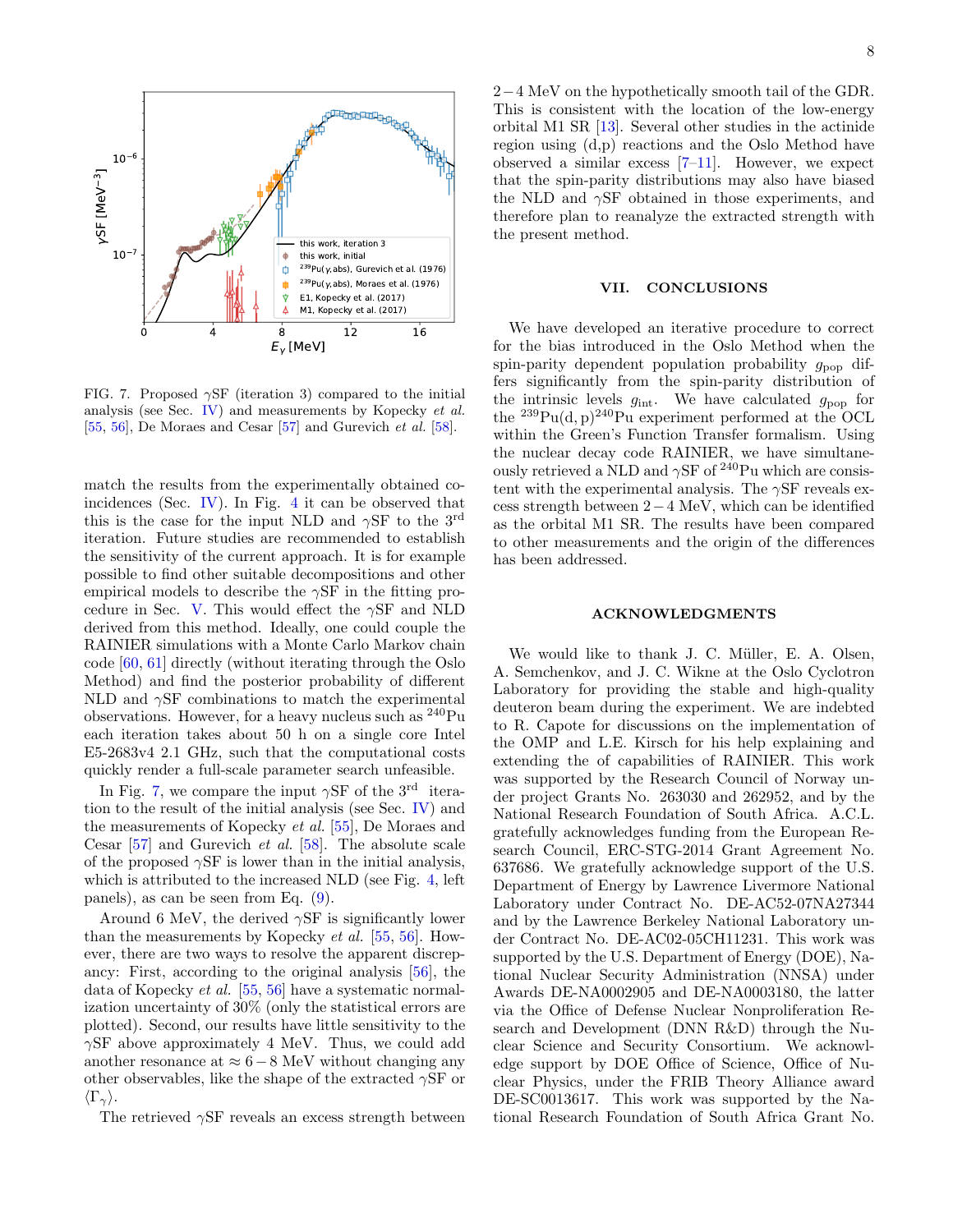9

- <span id="page-8-0"></span>[1] I. Pioro, in [Handbook of Generation](http://dx.doi.org/ https://doi.org/10.1016/B978-0-08-100149-3.00002-1) {IV} Nuclear Reac[tors](http://dx.doi.org/ https://doi.org/10.1016/B978-0-08-100149-3.00002-1), Woodhead Publishing Series in Energy, edited by I. L. Pioro (Woodhead Publishing, 2016) pp. 37 – 54.
- <span id="page-8-1"></span>[2] ["Nuclear data high priority request list of](http://www.oecd-nea.org/dbdata/hprl/hprlview.pl?ID=451) [the nea \(req. id: H.32\), http://www.oecd](http://www.oecd-nea.org/dbdata/hprl/hprlview.pl?ID=451)[nea.org/dbdata/hprl/hprlview.pl?id=451,"](http://www.oecd-nea.org/dbdata/hprl/hprlview.pl?ID=451) .
- <span id="page-8-2"></span>[3] W. Hauser and H. Feshbach, [Physical Review](http://dx.doi.org/10.1103/physrev.87.366) 87, [366–373 \(1952\).](http://dx.doi.org/10.1103/physrev.87.366)
- <span id="page-8-3"></span>[4] M. Arnould, S. Goriely, and K. Takahashi, [Physics Re](http://dx.doi.org/10.1016/j.physrep.2007.06.002)ports 450[, 97 \(2007\).](http://dx.doi.org/10.1016/j.physrep.2007.06.002)
- <span id="page-8-4"></span>[5] A. Schiller, L. Bergholt, M. Guttormsen, E. Melby, J. Rekstad, and S. Siem, [Nucl. Instrum. Methods Phys.](http://dx.doi.org/ 10.1016/s0168-9002(99)01187-0) Res. A 447[, 498–511 \(2000\).](http://dx.doi.org/ 10.1016/s0168-9002(99)01187-0)
- <span id="page-8-5"></span>[6] A. C. Larsen, M. Guttormsen, M. Krtička, E. Běták, A. Bürger, A. Görgen, H. T. Nyhus, J. Rekstad, A. Schiller, S. Siem, and et al., [Phys. Rev. C](http://dx.doi.org/ 10.1103/physrevc.83.034315) 83, 034315  $(2011).$
- <span id="page-8-6"></span>[7] M. Guttormsen, L. A. Bernstein, A. Bürger, A. Görgen, F. Gunsing, T. W. Hagen, A. C. Larsen, T. Renstrøm, S. Siem, M. Wiedeking, and et al., [Physical Review Let](http://dx.doi.org/10.1103/physrevlett.109.162503)ters 109 [\(2012\), 10.1103/physrevlett.109.162503.](http://dx.doi.org/10.1103/physrevlett.109.162503)
- <span id="page-8-32"></span>[8] M. Guttormsen, B. Jurado, J. N. Wilson, M. Aiche, L. A. Bernstein, Q. Ducasse, F. Giacoppo, A. Görgen, F. Gunsing, T. W. Hagen, and et al., [Phys. Rev. C](http://dx.doi.org/10.1103/physrevc.88.024307) 88, 024307 [\(2013\).](http://dx.doi.org/10.1103/physrevc.88.024307)
- [9] M. Guttormsen, L. A. Bernstein, A. Görgen, B. Jurado, S. Siem, M. Aiche, Q. Ducasse, F. Giacoppo, F. Gunsing, T. W. Hagen, and et al., Phys. Rev. C 89[, 014302 \(2014\).](http://dx.doi.org/10.1103/physrevc.89.014302)
- <span id="page-8-7"></span>[10] T. G. Tornyi, M. Guttormsen, T. K. Eriksen, A. Görgen, F. Giacoppo, T. W. Hagen, A. Krasznahorkay, A. C. Larsen, T. Renstrøm, S. J. Rose, S. Siem, and G. M. Tveten, Phys. Rev. C 89[, 044323 \(2014\).](http://dx.doi.org/ 10.1103/physrevc.89.044323)
- <span id="page-8-8"></span>[11] T. A. Laplace, F. Zeiser, M. Guttormsen, A. C. Larsen, D. L. Bleuel, L. A. Bernstein, B. L. Goldblum, S. Siem, F. L. B. Garotte, J. A. Brown, and et al., [Physical Re](http://dx.doi.org/10.1103/physrevc.93.014323)view C 93[, 014323 \(2016\).](http://dx.doi.org/10.1103/physrevc.93.014323)
- <span id="page-8-9"></span>[12] T. Ericson, [Advances in Physics](http://dx.doi.org/10.1080/00018736000101239) 9, 425 (1960).
- <span id="page-8-10"></span>[13] K. Heyde, P. von Neumann-Cosel, and A. Richter, [Rev.](http://dx.doi.org/10.1103/revmodphys.82.2365) Mod. Phys. 82[, 2365–2419 \(2010\).](http://dx.doi.org/10.1103/revmodphys.82.2365)
- <span id="page-8-11"></span>[14] J. L. Ullmann, T. Kawano, T. A. Bredeweg, A. Couture, R. C. Haight, M. Jandel, J. M. O'Donnell, R. S. Rundberg, D. J. Vieira, J. B. Wilhelmy, J. A. Becker, A. Chyzh, C. Y. Wu, B. Baramsai, G. E. Mitchell, and M. Krtička, Physical Review C  $89$  [\(2014\), 10.1103/phys](http://dx.doi.org/ 10.1103/physrevc.89.034603)[revc.89.034603.](http://dx.doi.org/ 10.1103/physrevc.89.034603)
- <span id="page-8-12"></span>[15] J. L. Ullmann, T. Kawano, B. Baramsai, T. A. Bredeweg, A. Couture, R. C. Haight, M. Jandel, J. M. O'Donnell, R. S. Rundberg, D. J. Vieira, J. B. Wilhelmy, M. Krtička, J. A. Becker, A. Chyzh, C. Y. Wu, and G. E. Mitchell, Physical Review C 96 [\(2017\), 10.1103/phys](http://dx.doi.org/ 10.1103/physrevc.96.024627)[revc.96.024627.](http://dx.doi.org/ 10.1103/physrevc.96.024627)
- <span id="page-8-13"></span>[16] S. Mosby, T. Bredeweg, A. Couture, M. Jandel, T. Kawano, J. Ullmann, R. Henderson, and C. Wu, [Nu](http://dx.doi.org/10.1016/j.nds.2018.02.007)[clear Data Sheets](http://dx.doi.org/10.1016/j.nds.2018.02.007) 148, 312 (2018).
- <span id="page-8-14"></span>[17] F. Zeiser, G. Potel, G. M. Tveten, A. C. Larsen, M. Guttormsen, T. A. Laplace, S. Siem, D. L. Bleuel, B. L. Goldblum, L. A. Bernstein, F. L. Bello Garrote, L. C. Campo, T. K. Eriksen, A. G. K. Hadynska-Klek, J. E.

Midtbø, T. Renstrøm, E. Sahin, T. Tornyi, A. Voinov, and M. Wiedeking, Proceedings of the Compund Nuclear Reactions Workshop, Berkeley 2018. (2018), submitted, [arXiv:1902.02966.](http://arxiv.org/abs/arXiv:1902.02966)

- <span id="page-8-15"></span>[18] R. Henderson, J. Gostic, J. Burke, S. Fisher, and C. Wu, [Nuclear Instruments and Methods in Physics Research](http://dx.doi.org/ 10.1016/j.nima.2011.06.023) [Section A: Accelerators, Spectrometers, Detectors and](http://dx.doi.org/ 10.1016/j.nima.2011.06.023) [Associated Equipment](http://dx.doi.org/ 10.1016/j.nima.2011.06.023) 655, 66–71 (2011).
- <span id="page-8-16"></span>[19] M. Guttormsen, A. Bürger, T. Hansen, and N. Lietaer, [Nucl. Instrum. Methods Phys. Res. A](http://dx.doi.org/ 10.1016/j.nima.2011.05.055) 648, 168–173  $(2011).$
- <span id="page-8-17"></span>[20] M. Guttormsen, A. Atac, G. Løvhøiden, S. Messelt, T. Ramsøy, J. Rekstad, T. F. Thorsteinsen, T. S. Tveter, and Z. Zelazny, Phys. Scr. T32[, 54–60 \(1990\).](http://dx.doi.org/ 10.1088/0031-8949/1990/t32/010)
- <span id="page-8-18"></span>[21] T. G. Tornyi, A. Görgen, M. Guttormsen, A. C. Larsen, S. Siem, A. Krasznahorkay, and L. Csige, [Nucl. Instrum.](http://dx.doi.org/10.1016/j.nima.2013.12.005) [Methods Phys. Res. A](http://dx.doi.org/10.1016/j.nima.2013.12.005) 738, 6–12 (2014).
- <span id="page-8-19"></span>[22] M. Guttormsen, T. Tveter, L. Bergholt, F. Ingebretsen, and J. Rekstad, [Nucl. Instrum. Methods Phys. Res. A](http://dx.doi.org/ 10.1016/0168-9002(96)00197-0) 374[, 371–376 \(1996\).](http://dx.doi.org/ 10.1016/0168-9002(96)00197-0)
- <span id="page-8-20"></span>[23] L. C. Campo, F. L. B. Garrote, T. K. Eriksen, A. Görgen, M. Guttormsen, K. Hadynska-Klek, M. Klintefjord, A. C. Larsen, T. Renstrøm, E. Sahin, S. Siem, A. Springer, T. G. Tornyi, and G. M. Tveten, [Physical Review C](http://dx.doi.org/10.1103/physrevc.94.044321) 94 [\(2016\), 10.1103/physrevc.94.044321.](http://dx.doi.org/10.1103/physrevc.94.044321)
- <span id="page-8-21"></span>[24] M. Guttormsen, F. Zeiser, J. E. Midtbø, V. W. Ingeberg, and A.-C. Larsen, ["oslocyclotronlab/oslo](http://dx.doi.org/ 10.5281/zenodo.2318646)[method-software: Oslo method v1.1.2,](http://dx.doi.org/ 10.5281/zenodo.2318646) [doi.org/10.5281/zenodo.2318646,"](http://dx.doi.org/ 10.5281/zenodo.2318646) (2018).
- <span id="page-8-22"></span>[25] B. Singh and E. Browne, [Nuclear Data Sheets](http://dx.doi.org/10.1016/j.nds.2008.09.002) 109, [2439–2499 \(2008\),](http://dx.doi.org/10.1016/j.nds.2008.09.002) data extracted from the ENSDF database, version November 2010.
- <span id="page-8-23"></span>[26] B. B. Back, O. Hansen, H. C. Britt, and J. D. Garrett, [Physical Review C](http://dx.doi.org/10.1103/physrevc.9.1924) 9, 1924 (1974).
- <span id="page-8-24"></span>[27] M. Hunyadi, D. Gassmann, A. Krasznahorkay, D. Habs, P. Thirolf, M. Csatlós, Y. Eisermann, T. Faestermann, G. Graw, J. Gulyás, and et al., [Physics Letters B](http://dx.doi.org/10.1016/s0370-2693(01)00341-0) 505, [27–35 \(2001\).](http://dx.doi.org/10.1016/s0370-2693(01)00341-0)
- <span id="page-8-25"></span>[28] S. J. Rose, F. Zeiser, J. N. Wilson, A. Oberstedt, S. Oberstedt, S. Siem, G. M. Tveten, L. A. Bernstein, D. L. Bleuel, J. A. Brown, L. Crespo Campo, F. Giacoppo, A. Görgen, M. Guttormsen, K. Hadyńska, A. Hafreager, T. W. Hagen, M. Klintefjord, T. A. Laplace, A. C. Larsen, T. Renstrøm, E. Sahin, C. Schmitt, T. G. Tornyi, and M. Wiedeking, Phys. Rev. C 96[, 014601 \(2017\).](http://dx.doi.org/10.1103/PhysRevC.96.014601)
- <span id="page-8-26"></span>[29] M. Guttormsen, T. Ramsøy, and J. Rekstad, [Nucl. In](http://dx.doi.org/10.1016/0168-9002(87)91221-6)[strum. Methods Phys. Res. A](http://dx.doi.org/10.1016/0168-9002(87)91221-6) 255, 518–523 (1987).
- <span id="page-8-27"></span>[30] P. A. M. Dirac, [Proceedings of the Royal Society A:](http://dx.doi.org/10.1098/rspa.1927.0039) [Mathematical, Physical and Engineering Sciences](http://dx.doi.org/10.1098/rspa.1927.0039) 114, [243 \(1927\).](http://dx.doi.org/10.1098/rspa.1927.0039)
- <span id="page-8-28"></span>[31] E. Fermi, Nuclear Physics (University of Chicago Press, 1950).
- <span id="page-8-29"></span>[32] D. M. Brink, Ph.D. thesis, Ph.D. thesis, Oxford University (1955), unpublished.
- <span id="page-8-30"></span>[33] P. Axel, Phys. Rev. **126**[, 671 \(1962\).](http://dx.doi.org/10.1103/physrev.126.671)
- <span id="page-8-31"></span>[34] A. C. Larsen, M. Guttormsen, N. Blasi, A. Bracco, F. Camera, L. C. Campo, T. K. Eriksen, A. Görgen, T. W. Hagen, V. W. Ingeberg, B. V. Kheswa, S. Leoni,